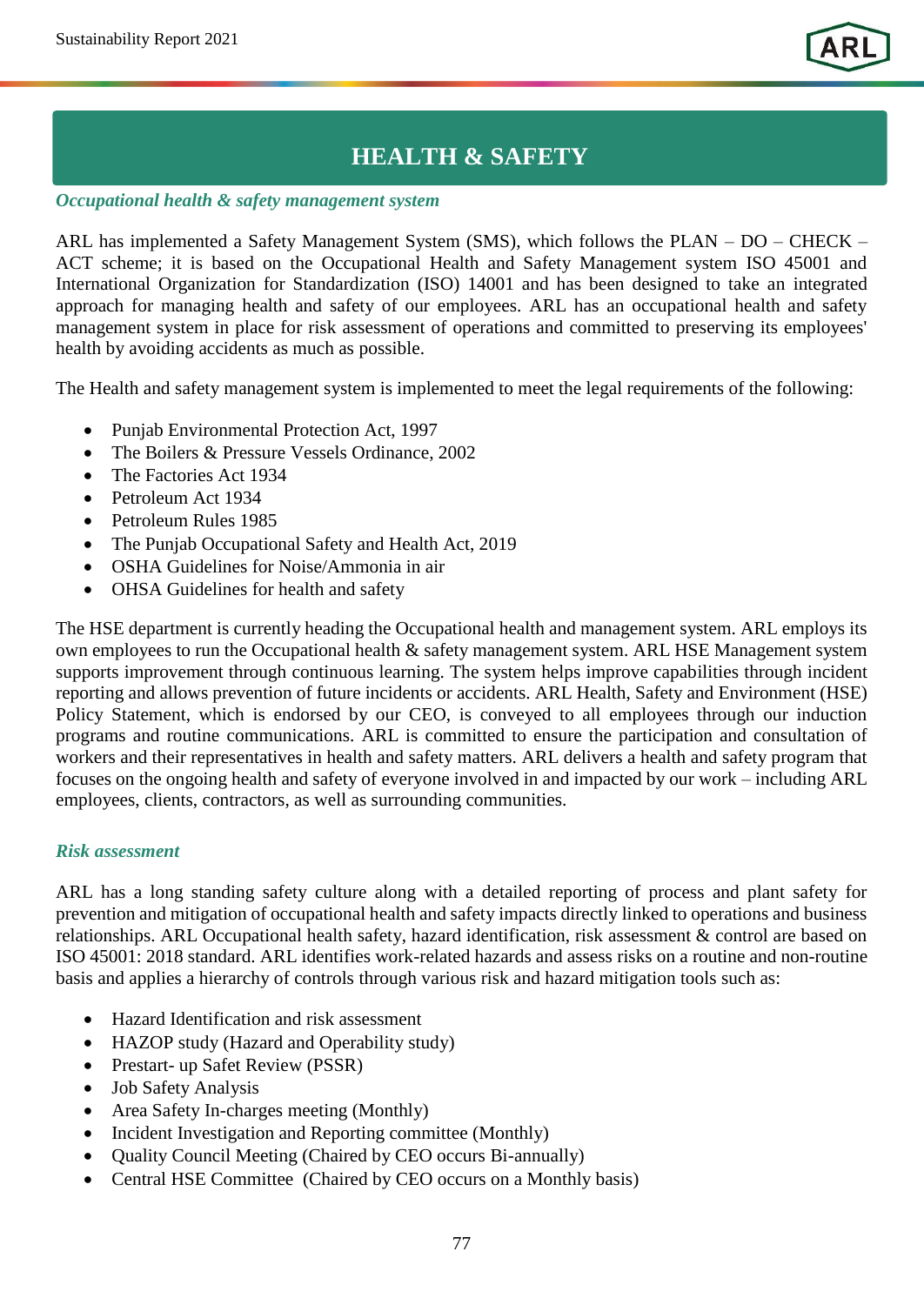ARL has defined how it calculates its risk through the following:

- Frequency of Exposure: Rate at which any person is exposed to the hazard.
- Incident Probability: Likelihood that the exposure will result in loss. It has an integral value from 1 to 4.
- Potential Consequences: Severity of the resulting loss is rated in this category. It has an integral value from 1 to 4.

Degree of Risk is defined as Frequency of Exposure \*Incident Probability\* Consequences

A rating scale for Degree of Risk, Risk Classification/Action has been defined. Risk assessment is incorporated into OHS hazard identification, control & Risk Assessment Form.

#### *Hazard identification*

All ARL employees are encouraged to identify Occupational Health, safety and environmental hazards. Hazard identification is based on ISO 45001:2018 and ISO 14001 standard.

- Employees/workers are encouraged to communicate through several mediums such as Health safety, environment, quality and energy reporting card, Microsoft outlook messaging system, walkie talkie, and phone calls.
- Health & Safety Observations cards are available to all employees/workers in English and Urdu in order to have maximum participation.
- When facility in-charges receive information regarding hazards through said communication, they decide about the significant nature of the hazard/aspect. If the hazard/aspect is considered significant, then facility in-charges incorporate the hazard/aspect in the OHS identification, control & risk assessment form of the facility.
- Engineer (OHS/IMS) ensures quality of these processes by coordinating with concerned area in-charge for updating relevant section risk assessment.
- Area in-charges in consultation with workers, prepares a Hazard Identification, control & Risk Assessment Form by identifying all risk factor/potential hazards of only those activities, which may have significant health and safety impact keeping in view the history of near misses, incidents, accidents etc. that happened in the past. This form is incorporated into the departments Occupation Health, safety, hazard identification, risk assessment and control form.
- The procedure outlined for the identification of Health & Safety hazards is performed/reviewed every three Years or if there is any significant change in the ongoing processes, if a new facility is installed at ARL or identified in the internal and external audit.
- ARL employees and workers are encouraged to log in action items through the HSEQ management system which provides them with protection through reprisals
- Employees/worker can discontinue working if they see a job or a task as a risk or hazard.

To further eliminate hazards and minimize risks continuous trainings, safety talks and awareness sessions are organized throughout the year to ensure the quality of process and competence of the persons involved. Work Permit tests and management safety audits also ensure competence of the individuals. Related KPIs for safety and occupational health are reviewed monthly in the management meeting. ARL has six different systems for addressing non-conformities.

- i. Oracle based HSEQ Management System
- ii. Health, Safety, Environment, Quality and Energy Reporting Card
- iii. Action Items of HSEQ Meetings
- iv. Internal Audits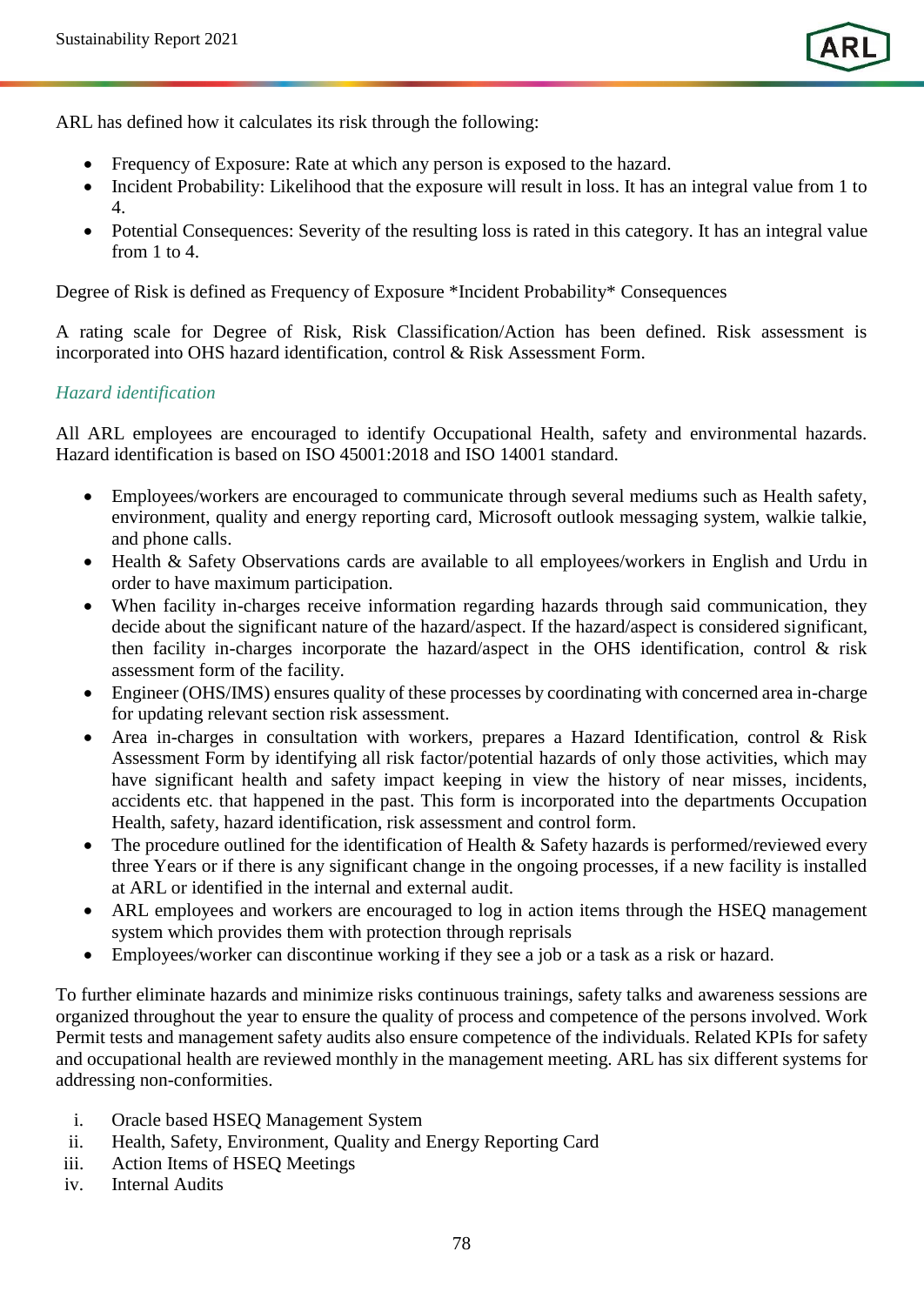

- v. External Audits
- vi. Quarterly Housekeeping Audits

#### *Occupational Health services*

ARL's occupational health and industrial hygiene services aim to protect the health of our Employees through early identification, evaluation and control of possible health risks associated with working environments. ARL maintains confidentiality of its workers/employees medical and personal files. Worker/employees are nominated for testing through their In-charges in coordination with HSEQ. Transport facilities are usually provided. Testing of worker/employees can occur during working hours as well during the weekend depending on type of testing. ARL has an occupational health and safety committee which meets on a monthly basis to discuss various Occupational health and safety issues. Section head of Health and safety has the overall responsibility for the committee and Engineer (OHS/IMS) acts as its secretary. Occupational Health & safety advisor is responsible for overall development, implementation and monitoring of the occupational health program for our employees.

Following topics essentially form the agenda of the meeting:

- Review of previous meeting action items
- Review of policies and procedures
- Review and recommend actions to improve the effectiveness of the health and safety program.
- Audiometry Test of employees, Food Handlers medical tests etc.
- Occupational health and safety related surveys i.e. Noise surveys, Ergonomic Surveys, obesity surveys etc.
- Training of refinery staff related to occupational health and safety i.e. (first Aid, diseases related to occupational health and safety).
- The review output/decisions taken in meeting are converted into action item and are appropriately assigned to the concerned department

## *Worker participation*

The presence of workers in HSE committees is ensured at all levels. The CBA President is member of Central Health Safety & Environment Committee (CHSEC) headed by CEO. To review the performance of Health, safety & environment, CHSEC committee meets on monthly basis. The CBA president communicates workers inputs and concerns to the management and vice versa. Moreover, there is about 50 % representation of workers on safety steward forum.

Every ARL employee and contractor is required to be an active participant in managing the safe execution of work. We are focused on improving our safety performance through monitoring key indicators, holding leaders accountable and empowering all employees.

The International Labor Organization (ILO) marks the World Day for Safety and Health at Work on 28th of April each year to promote the prevention of occupational accidents and diseases.

## *Worker Training*

Health and Safety Programs are success of a good HSE Management System and it depends on the safety mindset of workers and contractors. To promote the safety culture at ARL, following initiatives have been taken: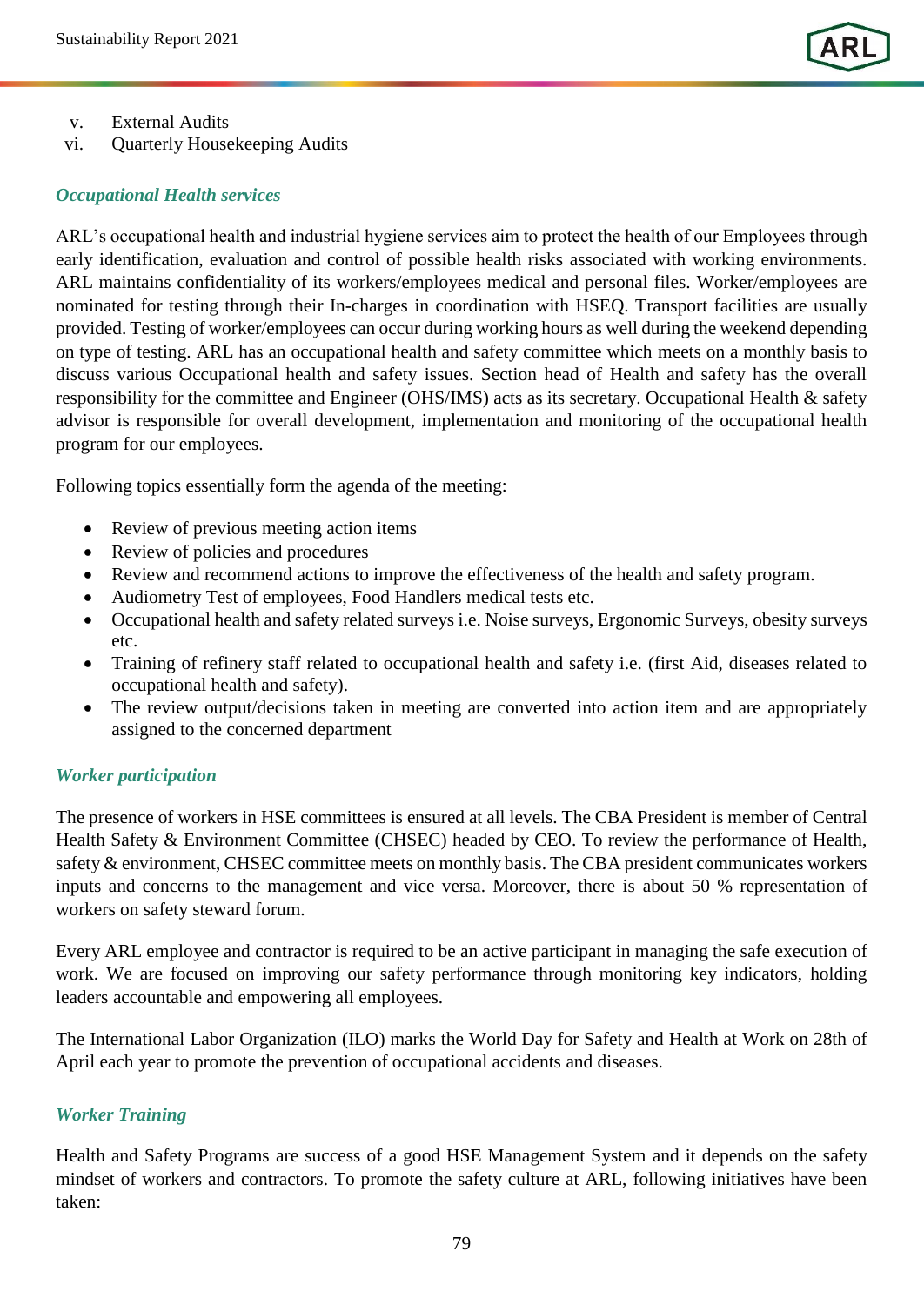

- i. Monthly Basic HSE Induction Training Program
- ii. Monthly Live Fire Practice
- iii. Scenario based Emergency Drills
- iv. ERP on site refinery staff training
- v. Behavior Based Safety awareness & Surveys
- vi. Monthly meetings of Area Safety  $\&$  Environment In-charges to discuss and present HSE aspects, performance and KPIs.
- vii. Monthly safety walk of operational area to identify areas of improvement
- viii. Quarterly Safety Awards for employees to reward and recognize their efforts in improving safety culture
- ix. Delegating responsibility to Line management for the compliance of safety in their respective areas
- x. Involvement of Shop Floor Level workers in the Health and Safety through Safety Stewards Forum
- xi. Arranging HSE Conferences at national level on alternate year.
- xii. Celebration of Annual Safety Week etc.
- xiii. Health & safety awareness sessions including ergonomics, obesity, First Aid CPR by OHS advisor.

## *Monthly Basic HSE Induction Training*

The safety training module is designed to give key aspects of the refinery regarding safety. Monthly basic training occurs over a period of 3 days and at the end of the third day a test is conducted to assess the capabilities of the participants. Since a majority of the workforce speaks and understands Urdu, the training is usually presented in Urdu. Training is provided free of charge and is conducted during working days. It is mandatory for participants to attend this training. Training is evaluated through discussion and a written test with the participants.

#### Topics Include:

- i. Process safety Management
- ii. Emergency response plan
- iii. Office safety / Behavior Based Safety
- iv. Permit to work system
- v. Personal protective equipment's
- vi. Integrated Management system
- vii. Incident Reporting and root cause Analysis
- viii. H<sub>2</sub>S Safety
- ix. NH<sub>3</sub> safety
- x. Chemical handling
- xi. First Aid/ Drowning
- xii. ISO 50001
- xiii. Hazard identification and risk assessment

| No. of training Man Hours | 4272 |  |
|---------------------------|------|--|
| No. of participants       | 178  |  |

#### *Emergency Response Trainings*

Emergency Response Training record for the year;

| No. of training Man Hours | 678  |
|---------------------------|------|
| No. of participants       | 1356 |

## *Scenario Based Emergency Drills*

Number of participants trained & training hours of scenario based emergency drills during the reporting year are as follows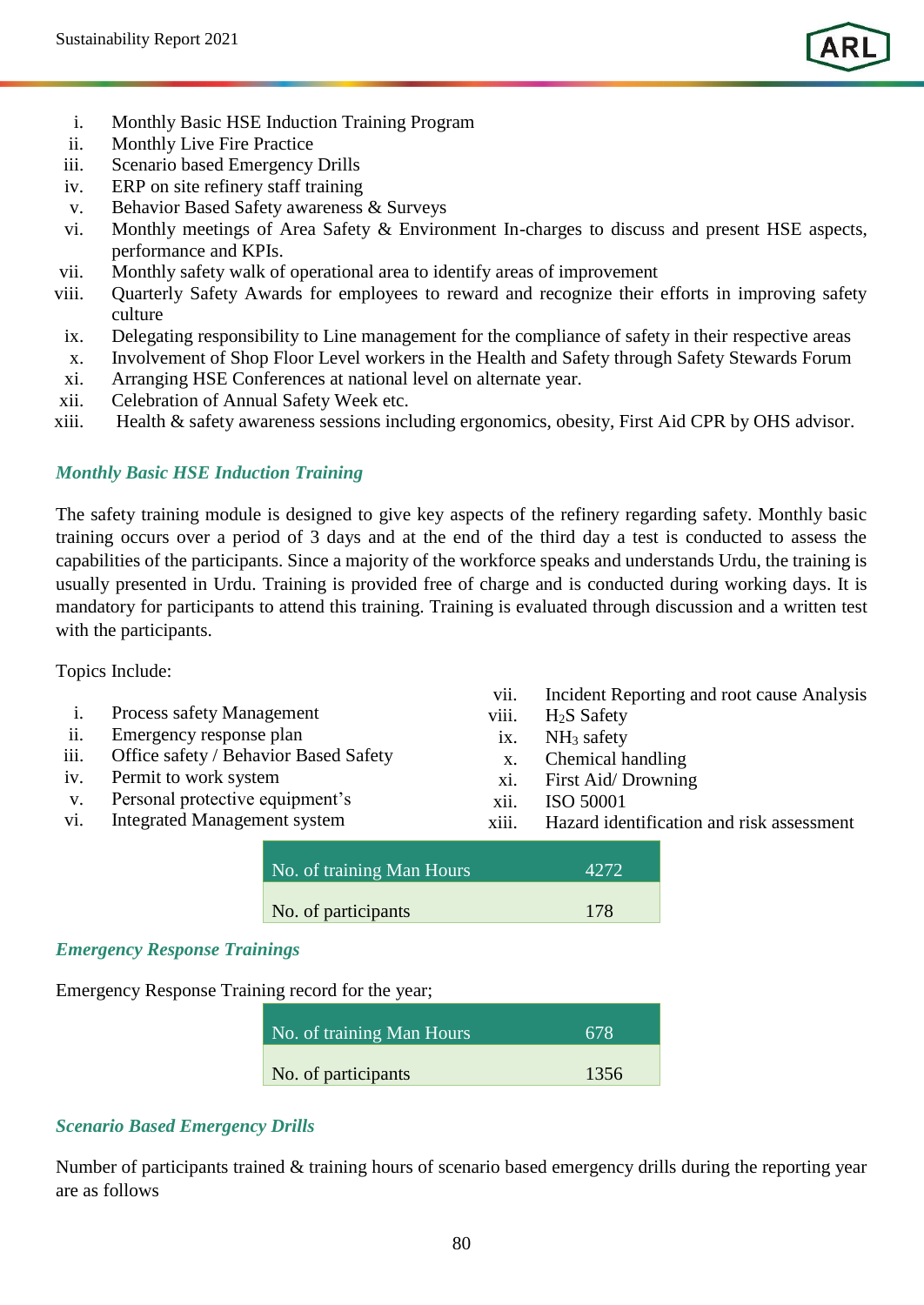.

| No. of training Man Hours | 311 |
|---------------------------|-----|
| No. of participants       | 311 |

## *Monthly Live Fire Practice*

Training hours and number of participants trained in monthly live fire practice during the reporting year are as follows;

| No. of training Man Hours | 453 |  |
|---------------------------|-----|--|
| No. of participants       | 453 |  |

## *Contractors Safety*

All the contractor's before being put into any contract with ARL are required to follow the Occupational Health and Safety Requirements of Attock Refinery Limited. Moreover, regular monitoring of Contractors Equipment's fitness, Personal Protective Equipment is ensured. Training is also imparted to contractor's staff. The safety of contractor is being ensured and constantly monitored by ARL HSE Staff.

#### *Promotion of worker health*

Employees' health is an integral part of the company's safety policy. Scheduled medical checkups of employees are ensured. It helps to optimize healthcare facilities and to increase productivity, performance and motivation at workplace. ARL has 2 state of the art ambulances 24/7 inside refinery for shifting of employees to attached hospital where medical services are provided.

#### *OHS Activities*

Occupational health and safety is of major importance for Attock refinery Limited. Different activities for Occupational Health and safety include.

- $\checkmark$  Monthly OHS Committee meetings.
- $\checkmark$  Quarterly OHS trainings.
- $\checkmark$  Biannually food handler tests.
- $\checkmark$  Noise surveys.
- $\checkmark$  Audiometry test
- $\checkmark$  Ergonomics survey.

## *Medical Service*

Attock Hospital was established in 1930. Now it has a capacity of fifty beds with air conditioned facility. AHL provides services in more than 13 specialties round the clock to facilitate employees and neighboring communities and has well equipped operation theatres, laboratories, dialysis, radiology facilities and pharmacy.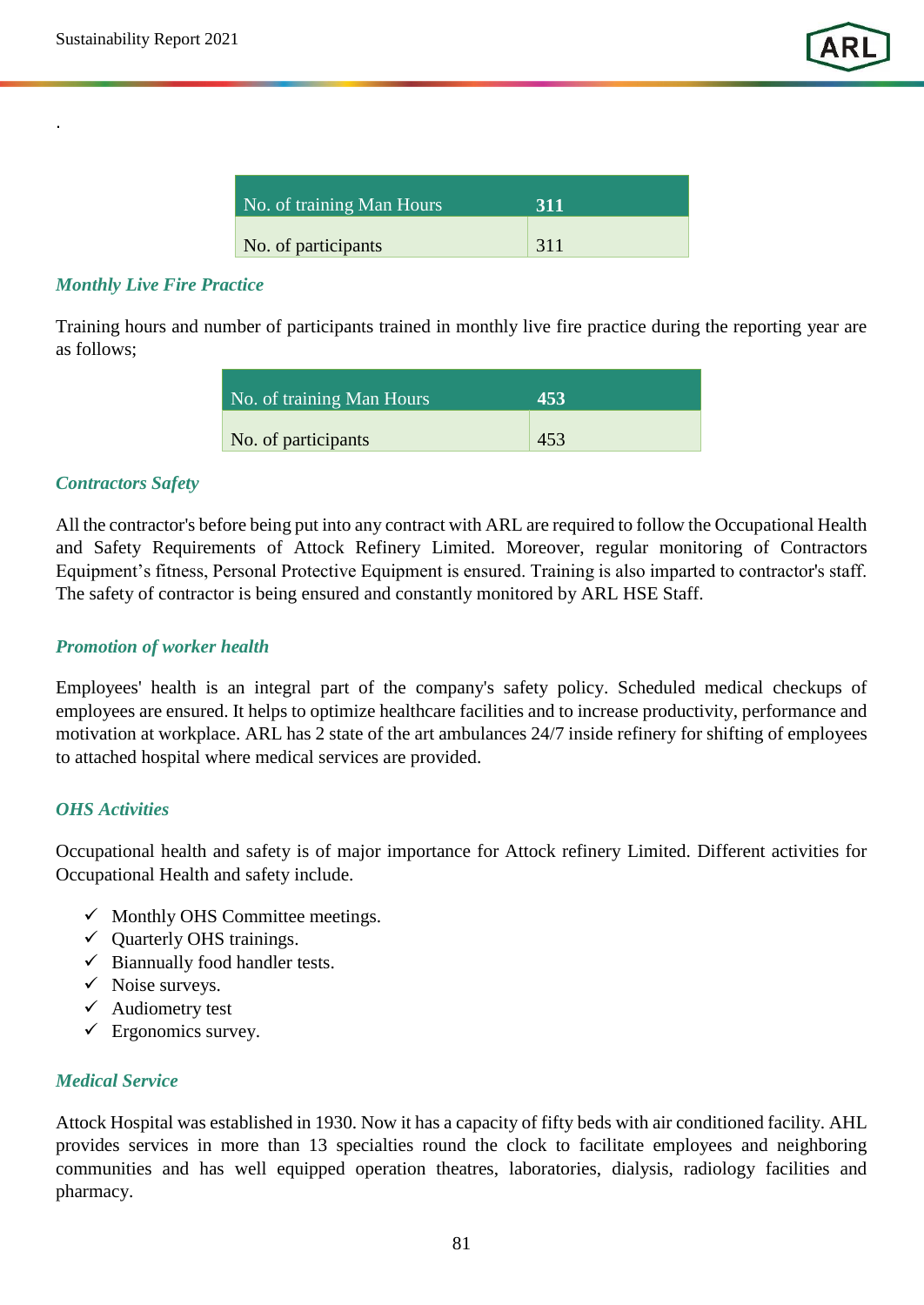#### *Work related injuries & ill health*

All first aid cases and injuries are regularly reported. The fatality and injury rates for company and contractor are calculated by taking into consideration the number of recordable injuries multiplied by 1000000 and divided by Man-hours worked.

#### *ARL coping with COVID-19*

Covid-19 has affected every industry around the globe. New Normal has been adopted for the continuity of business. In recognizing the changing working dynamics, ARL has played an active role and taken several initiatives which are highlighted below:

#### *Training & Awareness*

Regular awareness sessions for different sections of the Refinery has been arranged. Employees are briefed about symptoms and precautions of Covid-19 which they should consider during work and even at home. Awareness of staff has also been done through posters and circulars displayed on prominent places and notice boards.

#### *Audits*

Based on the guidelines, issued by Punjab government industries department, a checklist was prepared by HSE to audit different areas like workplace hygiene, availability of hand sanitizers and masks, hand washing facilities, employee awareness, social distancing, checking of body temperature. Audit of different areas in coordination with area safety in charges was conducted to check requisite compliance. Shortcomings were highlighted and addressed without any delay.

### *Corona Surveillance Form*

For timely identification of persons, who



had interacted with corona patient or are experiencing corona symptoms, corona surveillance form was circulated. Almost Eight hundred filled forms were screened and data was reported to Attock Hospital Limited for further action.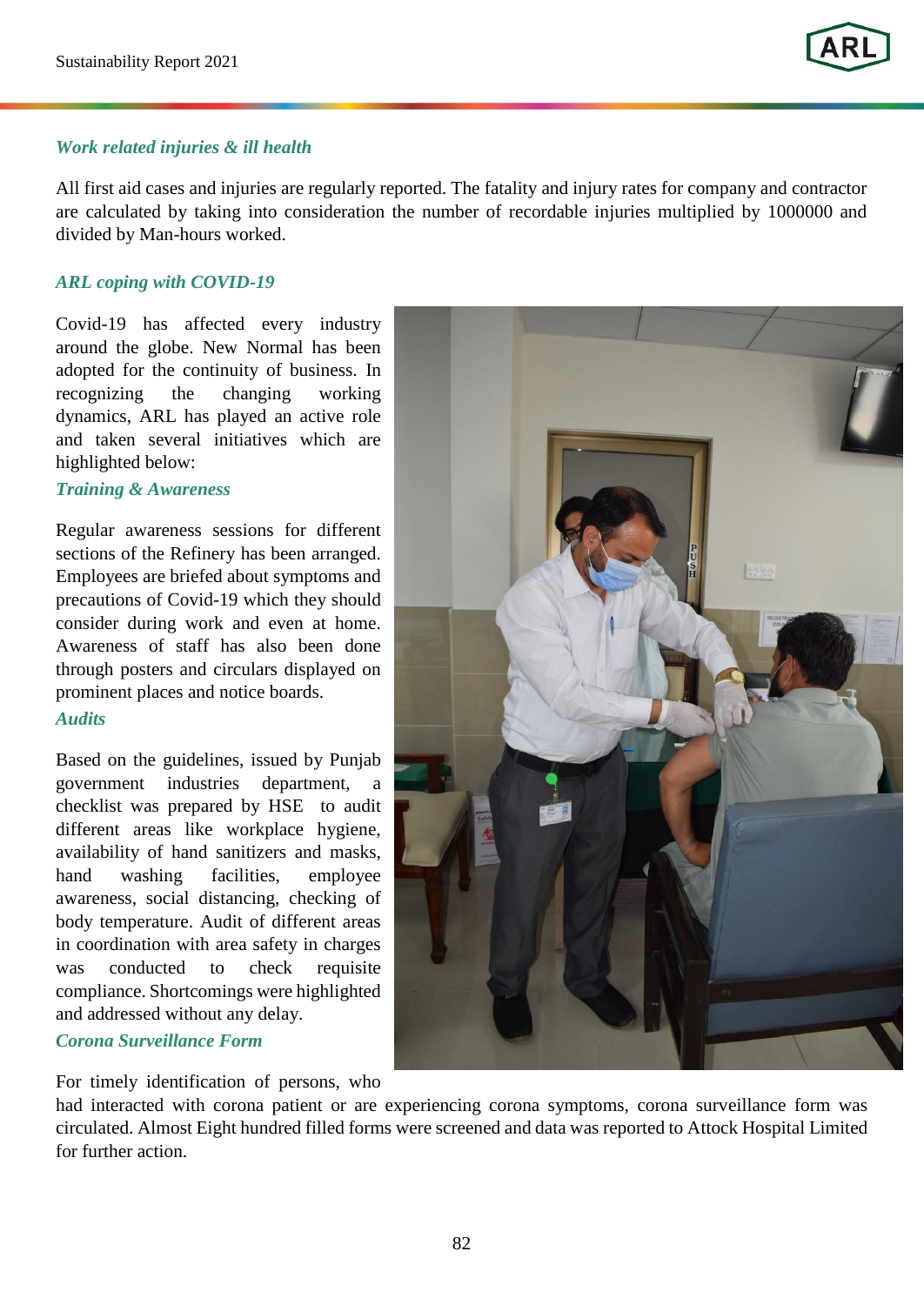## *Domestic Waste Management of COVID-19 Patients*

HSEQ department in coordination with other relevant departments developed a comprehensive procedure for safe collection and disposal of domestic waste to prevent spread of Covid-19. According to this procedure, medicated polythene bags were provided to corona positive or suspected patients. Necessary personal protective equipment were provided to person collecting waste which was then shifted through waste collection vehicle to incinerator for final disposal. Disinfection of person who collected the waste and vehicle was ensured.

## *Hand Sanitizer, PPEs and Disinfection*

Research has shown that wearing mask can greatly reduce the transmission of COVID-19, while regular hand washing and use of hand sanitizer affectively removes virus. Considering the critical nature of masks and hand sanitizers, HSEQ department has played a key role in ensuring availability of masks and hand sanitizers for refinery employees. Laboratory section has developed an Indigenous Hand Sanitizer based on guideline of world health organization.